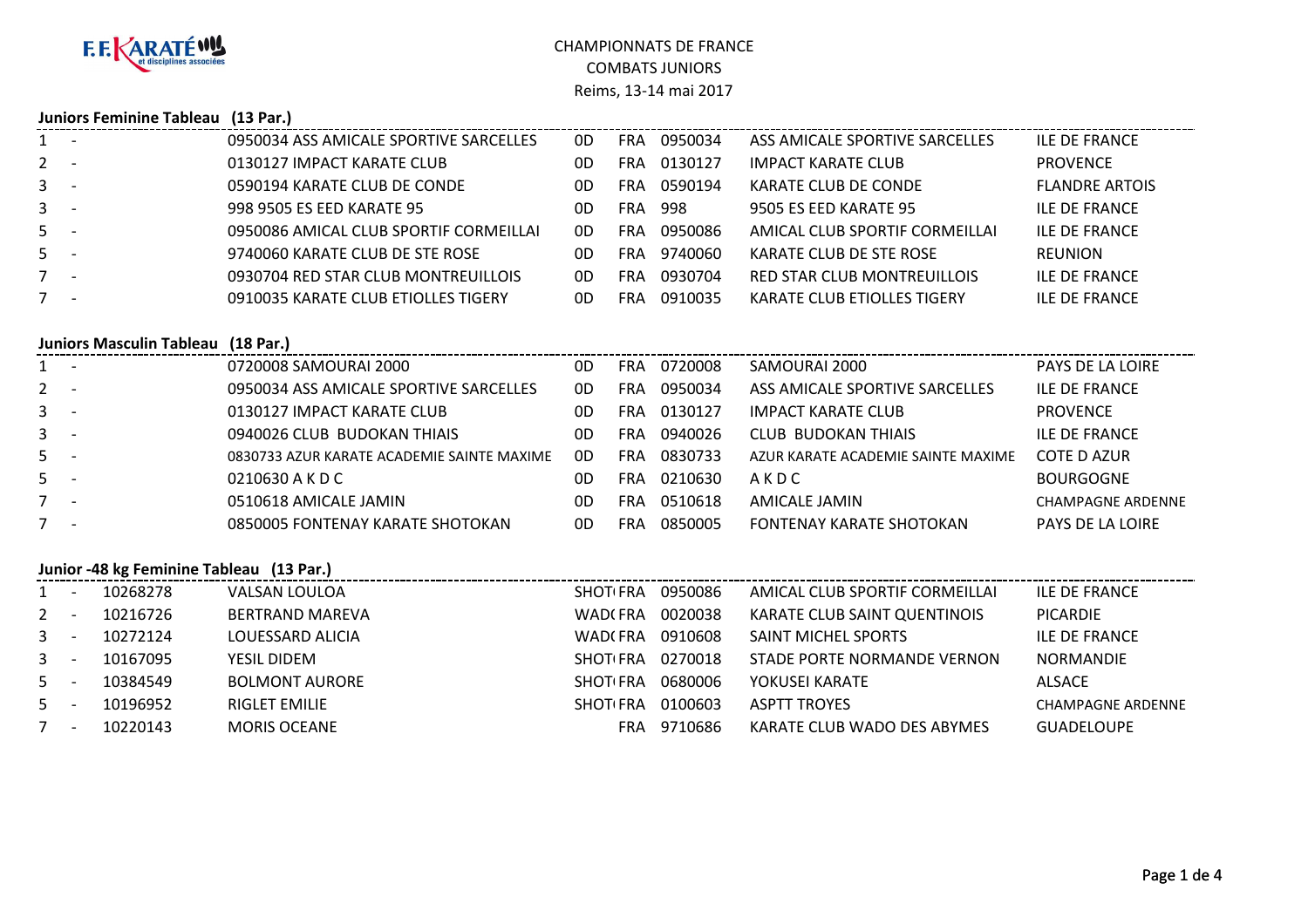| <b>F.F. KARATÉWA</b>                     |                          |          |                                              | <b>CHAMPIONNATS DE FRANCE</b> |                        |                                 |                          |  |
|------------------------------------------|--------------------------|----------|----------------------------------------------|-------------------------------|------------------------|---------------------------------|--------------------------|--|
|                                          |                          |          |                                              |                               | <b>COMBATS JUNIORS</b> |                                 |                          |  |
| Junior -53 kg Feminine Tableau (21 Par.) |                          |          |                                              |                               | Reims, 13-14 mai 2017  |                                 |                          |  |
| 1                                        | $\sim$                   | 10099302 | <b>BERQUET CONSTANCE</b>                     | SHOT(FRA 0590161              |                        | <b>KARATE CLUB MONTIGNY</b>     | <b>FLANDRE ARTOIS</b>    |  |
| $\mathbf{2}$                             | $\sim$                   | 10123532 | <b>MAHIEU CLAIRE</b>                         | SHOT(FRA 0830715              |                        | KARATE CLUB VALETTOIS           | <b>COTE D AZUR</b>       |  |
| 3                                        | $\sim$                   | 10022311 | <b>BARREGE MAEVA</b>                         | SHOT(FRA 9740060              |                        | KARATE CLUB DE STE ROSE         | <b>REUNION</b>           |  |
| 3                                        | $\overline{a}$           | 10120154 | <b>AKRATI NORA</b>                           | SHOT FRA 0920657              |                        | KARATE CLUB COLOMBES            | <b>ILE DE FRANCE</b>     |  |
| 5                                        | $\overline{\phantom{a}}$ | 10319202 | <b>DECKERT MANON</b>                         | SHOT(FRA 0770059              |                        | KARATE CLUB BOISSY LE CHATEL    | <b>ILE DE FRANCE</b>     |  |
| 5                                        | $\sim$                   | 10186642 | <b>MARTINEZ MANON</b>                        |                               | FRA 0950025            | US EZANVILLE ECOUEN             | <b>ILE DE FRANCE</b>     |  |
| 7 <sup>7</sup>                           | $\sim$ $-$               | 10284761 | <b>BARRET ANAIS</b>                          | SHOT(FRA 0510618              |                        | <b>AMICALE JAMIN</b>            | <b>CHAMPAGNE ARDENNE</b> |  |
| $7 -$                                    |                          | 10373963 | <b>LORBER ELEONORE</b>                       |                               | FRA 0540006            | KARATE CLUB DE CRUSNES          | LORRAINE                 |  |
|                                          |                          |          |                                              |                               |                        |                                 |                          |  |
|                                          |                          |          | Junior -59 kg Feminine Tableau (34 Par.)     |                               |                        |                                 |                          |  |
| $\mathbf{1}$                             | $\sim$ $-$               | 10373468 | <b>SEGUY CHARLINE</b>                        | SHOT(FRA 0130900              |                        | <b>SPARTAN KOMBATS SPORTS</b>   | <b>PROVENCE</b>          |  |
| $\overline{2}$                           | $\sim$ $-$               | 10352620 | <b>CHAVAROT OPHELIE</b>                      |                               | FRA 0950034            | ASS AMICALE SPORTIVE SARCELLES  | <b>ILE DE FRANCE</b>     |  |
| 3                                        | $\sim$                   | 10168838 | <b>JAECQUES CINDY</b>                        |                               | FRA 0950025            | US EZANVILLE ECOUEN             | <b>ILE DE FRANCE</b>     |  |
| 3                                        | $\sim$ $-$               | 10049091 | <b>RIFQI CHERINE</b>                         |                               | FRA 0420616            | KARATE CLUB DE FIRMINY          | <b>RHONE ALPES</b>       |  |
| 5                                        | $\sim$                   | 10256118 | <b>MAHJOUB KENZA</b>                         |                               | FRA 0940026            | <b>CLUB BUDOKAN THIAIS</b>      | <b>ILE DE FRANCE</b>     |  |
| 5                                        | $\sim$                   | 10147184 | <b>HANADER MERIAM</b>                        | <b>FRA</b>                    | 0310042                | <b>SHAOLIN KARATE CLUB</b>      | <b>MIDI PYRENEES</b>     |  |
| $\overline{7}$                           | $\sim$ $-$               | 10707235 | <b>MAZIERE LESLIE</b>                        | SHUK FRA 0940054              |                        | UNION SPORTIVE DE VILLEJUIF     | <b>ILE DE FRANCE</b>     |  |
| $7 -$                                    |                          | 10114088 | <b>JANAC SONIA</b>                           | SHOT(FRA 9740060              |                        | KARATE CLUB DE STE ROSE         | <b>REUNION</b>           |  |
|                                          |                          |          |                                              |                               |                        |                                 |                          |  |
|                                          |                          |          | Junior 59 et + kg Feminine Tableau (33 Par.) |                               |                        |                                 |                          |  |
| 1                                        |                          | 10146699 | <b>GRECH JULIE</b>                           | KARA FRA 0130127              |                        | <b>IMPACT KARATE CLUB</b>       | <b>PROVENCE</b>          |  |
| $\overline{2}$                           | $\sim$                   | 10185904 | <b>ZANINI CHARLOTTE</b>                      | SHITO FRA 0950086             |                        | AMICAL CLUB SPORTIF CORMEILLAI  | <b>ILE DE FRANCE</b>     |  |
| 3                                        | $\sim$                   | 10313156 | <b>ANTOINE ORNELLA</b>                       | SHOT FRA 0130127              |                        | <b>IMPACT KARATE CLUB</b>       | <b>PROVENCE</b>          |  |
| 3                                        | $\sim$                   | 10582219 | <b>ZUCKER LAURA</b>                          | SHOT(FRA 0540018              |                        | <b>COS VILLERS KARATE</b>       | LORRAINE                 |  |
| 5                                        | $\overline{a}$           | 10103316 | <b>MELARD BRITTANY</b>                       | SHOT FRA 0540062              |                        | <b>KARATE DO LONGWY</b>         | LORRAINE                 |  |
| 5                                        | $\sim$                   | 10393215 | <b>ZIKI FATIMA</b>                           | SHOT FRA 0950034              |                        | ASS AMICALE SPORTIVE SARCELLES  | <b>ILE DE FRANCE</b>     |  |
| $\overline{7}$                           | $\sim$                   | 10180534 | POINY CHELSEA                                | SHOT(FRA 0850005              |                        | <b>FONTENAY KARATE SHOTOKAN</b> | PAYS DE LA LOIRE         |  |
| $7 -$                                    |                          | 10304993 | <b>BA FATIMATA</b>                           | SHOT(FRA 0330003              |                        | ECOLE KARATE DO GRADIGNAN       | <b>AQUITAINE</b>         |  |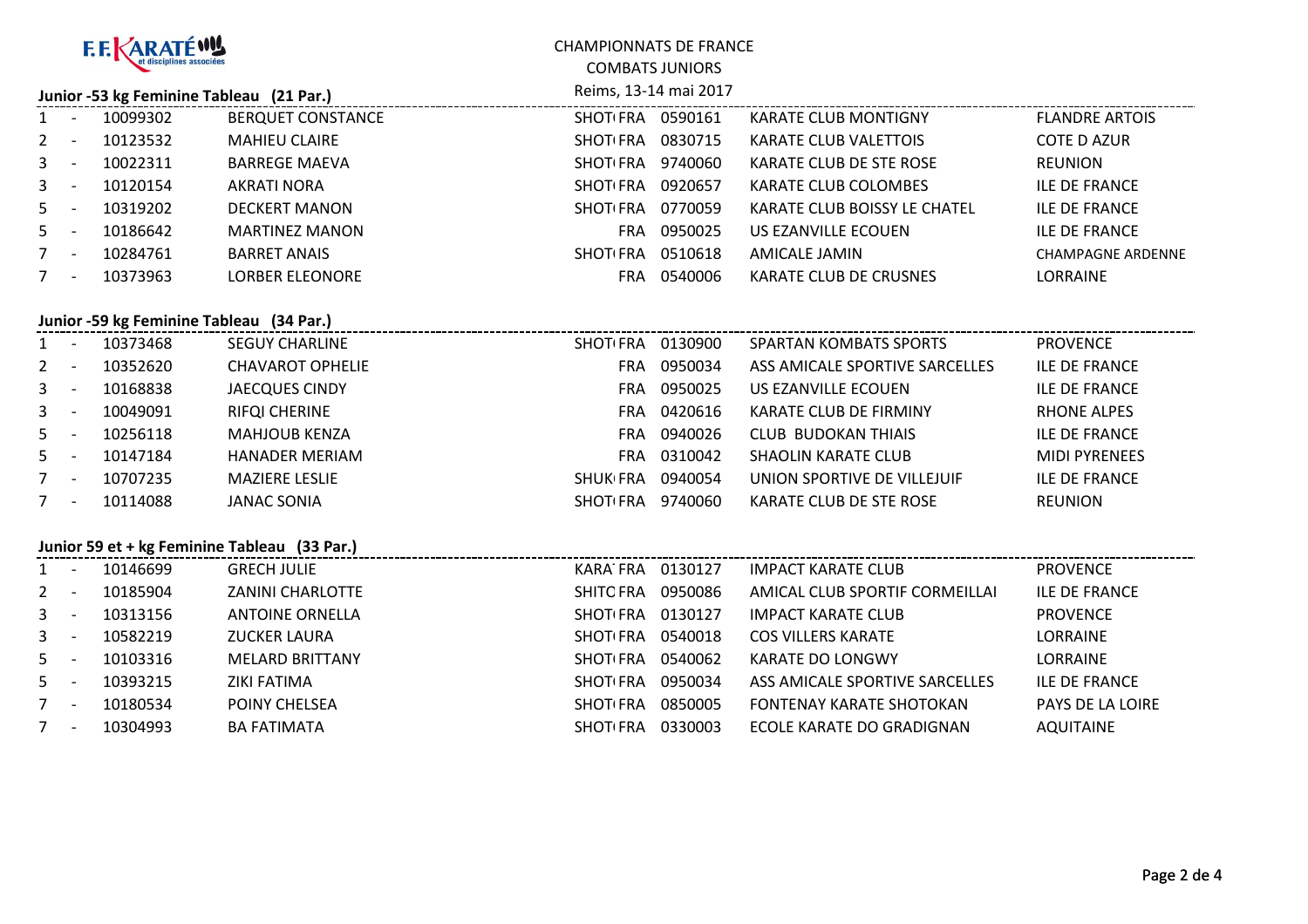| <b>F.F. KARATÉWY</b>                     |                          |          |                                          | <b>CHAMPIONNATS DE FRANCE</b> |                        |                                    |                          |  |
|------------------------------------------|--------------------------|----------|------------------------------------------|-------------------------------|------------------------|------------------------------------|--------------------------|--|
|                                          |                          |          |                                          |                               | <b>COMBATS JUNIORS</b> |                                    |                          |  |
| Junior -55 kg Masculin Tableau (26 Par.) |                          |          |                                          |                               | Reims, 13-14 mai 2017  |                                    |                          |  |
| $\mathbf{1}$                             |                          | 10299305 | SEHRINE AGHILES                          |                               | FRA 0950025            | US EZANVILLE ECOUEN                | <b>ILE DE FRANCE</b>     |  |
| $\overline{2}$                           | $\sim$                   | 10108206 | <b>HASSANI HOUSNY</b>                    | SHOT(FRA 0940026              |                        | <b>CLUB BUDOKAN THIAIS</b>         | <b>ILE DE FRANCE</b>     |  |
| 3                                        | $\sim$                   | 10111332 | BALENDRAKUMAR ANJANAN                    | SHITOFRA 0380627              |                        | KARATE GRENOBLE HOCHE              | <b>RHONE ALPES</b>       |  |
| 3                                        | $\sim$                   | 10561523 | <b>BERTHON ENZO</b>                      | SHOT(FRA 0130900              |                        | <b>SPARTAN KOMBATS SPORTS</b>      | <b>PROVENCE</b>          |  |
| 5                                        | $\sim$                   | 10248089 | <b>HUGELIN THEO</b>                      | SHOT(FRA 0840658              |                        | <b>CAROMB KARATE CLUB</b>          | <b>PROVENCE</b>          |  |
| 5                                        | $\sim$                   | 10234778 | <b>BOISSERON MILTON</b>                  |                               | FRA 0950034            | ASS AMICALE SPORTIVE SARCELLES     | <b>ILE DE FRANCE</b>     |  |
| $7\overline{ }$                          | $\sim$ $-$               | 10138369 | <b>BECQUE RAYAN</b>                      | SHOT FRA 0590028              |                        | <b>FACHES THUMESNIL ASS KARATE</b> | <b>FLANDRE ARTOIS</b>    |  |
| $7 -$                                    |                          | 10401750 | <b>BENFATMA MEHDI</b>                    |                               | FRA 0680006            | YOKUSEI KARATE                     | <b>ALSACE</b>            |  |
|                                          |                          |          |                                          |                               |                        |                                    |                          |  |
|                                          |                          |          | Junior -61 kg Masculin Tableau (35 Par.) |                               |                        |                                    |                          |  |
| $\mathbf{1}$                             | $\sim$                   | 10561518 | AZOUZ TOMMY                              | SHOT(FRA 0130127              |                        | <b>IMPACT KARATE CLUB</b>          | <b>PROVENCE</b>          |  |
| $\overline{2}$                           | $\sim$ $-$               | 10116593 | <b>CALOGINE MATTHIEU</b>                 | SHOT(FRA 0930716              |                        | SPORTING CLUB DE BOBIGNY           | <b>ILE DE FRANCE</b>     |  |
| 3                                        | $\sim$ $-$               | 10180367 | KANAGASINGAM KAJITH                      | SHOT FRA 0770615              |                        | <b>CACV KARATE</b>                 | <b>ILE DE FRANCE</b>     |  |
| 3                                        | $\sim$                   | 10266454 | <b>GASPARYAN MARCEL</b>                  | WAD(FRA 0670615               |                        | ECOLE DE KARATE STRASBOURG         | ALSACE                   |  |
| 5                                        | $\sim$                   | 10418795 | MAZOUZI BISSANE AMIN                     | SHOT(FRA 0380627              |                        | <b>KARATE GRENOBLE HOCHE</b>       | <b>RHONE ALPES</b>       |  |
| 5                                        | $\sim$                   | 10193529 | <b>MAITRE KEVIN</b>                      |                               | FRA 0770615            | <b>CACV KARATE</b>                 | <b>ILE DE FRANCE</b>     |  |
| $7\overline{ }$                          | $\sim$ $-$               | 10247363 | <b>GERONVIL LILIAN</b>                   | SHOT(FRA 0210630              |                        | AKDC                               | <b>BOURGOGNE</b>         |  |
| $7 -$                                    |                          | 10179733 | <b>ELGUIR YANIS</b>                      |                               | FRA 0690077            | SEN NO SEN KARATE VENISSIEUX       | <b>RHONE ALPES</b>       |  |
|                                          |                          |          |                                          |                               |                        |                                    |                          |  |
|                                          |                          |          | Junior -68 kg Masculin Tableau (42 Par.) |                               |                        |                                    |                          |  |
| $\mathbf{1}$                             | $\overline{\phantom{a}}$ | 10229230 | <b>CIZO KILIAN</b>                       | SHOT(FRA 0930716              |                        | SPORTING CLUB DE BOBIGNY           | <b>ILE DE FRANCE</b>     |  |
| 2                                        | $\sim$                   | 10129272 | <b>OLLIER THOMAS</b>                     |                               | FRA 0890015            | <b>ENTENTE SP FLORENTINOISE</b>    | <b>BOURGOGNE</b>         |  |
| 3                                        | $\sim$ $-$               | 10401744 | <b>MADAOUI HABIB</b>                     | <b>FRA</b>                    | 0680006                | YOKUSEI KARATE                     | <b>ALSACE</b>            |  |
| 3                                        | $\sim$                   | 10249031 | <b>HUMBERT JIMMY</b>                     | <b>SHOTIFRA</b>               | 0460022                | SHIZENDO KARATE DO                 | <b>MIDI PYRENEES</b>     |  |
| 5                                        | $\sim$                   | 10145004 | AKMAHRI JAD                              | SHOT(FRA 0510018              |                        | ASPTT CHALON EN CHAMPAGNE          | <b>CHAMPAGNE ARDENNE</b> |  |
| 5                                        | $\overline{a}$           | 10156721 | PARMENTIER FABIEN                        | WAD(FRA 0600019               |                        | OLYMPIC KARATE CL DE BEAUVAIS      | <b>PICARDIE</b>          |  |
| $\overline{7}$                           | $\sim$                   | 10404488 | PATRAO RYAN                              | WAD(FRA 0020013               |                        | AS KARATE SOISSONS                 | <b>PICARDIE</b>          |  |
| $7 -$                                    |                          | 10243688 | <b>ICHIRANTE DAMON</b>                   | WAD(FRA 0910055               |                        | UNION SP DE BURE S/YVETTE          | <b>ILE DE FRANCE</b>     |  |